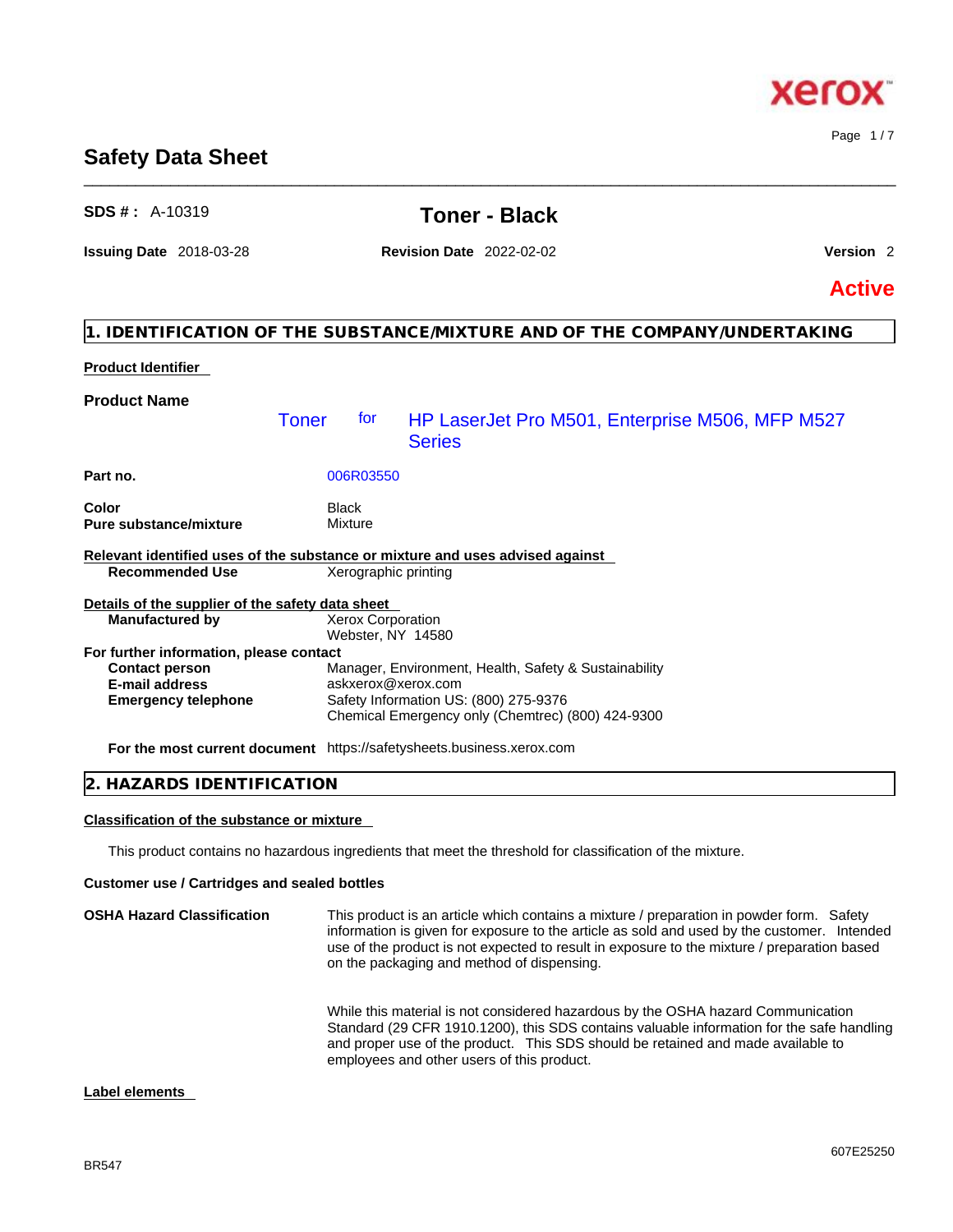

# \_\_\_\_\_\_\_\_\_\_\_\_\_\_\_\_\_\_\_\_\_\_\_\_\_\_\_\_\_\_\_\_\_\_\_\_\_\_\_\_\_\_\_\_\_\_\_\_\_\_\_\_\_\_\_\_\_\_\_\_\_\_\_\_\_\_\_\_\_\_\_\_\_\_\_\_\_\_\_\_\_\_\_\_\_\_\_\_\_\_\_\_\_\_ **SDS # :** A-10319 **Toner - Black** Page 2 / 7

| <b>Signal Word</b>              | None          |
|---------------------------------|---------------|
| <b>Hazard Statements</b>        | None required |
| <b>Precautionary Statements</b> | None required |

## **Other hazards**

Not a PBT according to REACH Annex XIII May form explosible dust-air mixture if dispersed

# **3. COMPOSITION/INFORMATION ON INGREDIENTS**

# **Mixtures**

| <b>Chemical Name</b> | <b>CAS No.</b> | Weight %  | <b>Classification (Reg.</b><br>1272/2008) | <b>Hazard Statements</b> |
|----------------------|----------------|-----------|-------------------------------------------|--------------------------|
| Resin                | Proprietary    | 40-60     | $\overline{\phantom{a}}$                  | $\sim$                   |
| Iron oxide           | 1317-61-9      | $35 - 55$ | $\sim$                                    | $\sim$ $\sim$            |
| Wax                  | Proprietary    | $1 - 10$  | $\sim$ $\sim$                             | $\sim$ $\sim$            |
| Amorphous silica     | 7631-86-9      | <5        | $\sim$                                    | $\sim$ $\sim$            |

"--" indicates no classification or hazard statements apply.

# **4. FIRST AID MEASURES**

#### **Description of first-aid measures**

General **advice** For external use only. When symptoms persist or in all cases of doubt seek medical advice. Show this material safety data sheet to the doctor in attendance. **Eye contact** Immediately flush with plenty of water. After initial flushing, remove any contact lenses and continue flushing for at least 15 minutes **Skin contact** Wash skin with soap and water<br> **Inhalation** Move to fresh air **Move to fresh air Ingestion Rinse mouth with water and afterwards drink plenty of water or milk** 

#### **Most important symptoms and effects, both acute and delayed**

| <b>Acute toxicity</b>                |                                                                                  |
|--------------------------------------|----------------------------------------------------------------------------------|
| <b>Eves</b>                          | No known effect                                                                  |
| <b>Skin</b>                          | No known effect                                                                  |
| <b>Inhalation</b>                    | No known effect                                                                  |
| Ingestion                            | No known effect                                                                  |
| <b>Chronic toxicity</b>              | No known effects under normal use conditions                                     |
| <b>Main symptoms</b>                 | Overexposure may cause:<br>mild respiratory irritation similar to nuisance dust. |
| <b>Aggravated Medical Conditions</b> | None under normal use conditions                                                 |
|                                      | Indication of immediate medical attention and special treatment needed           |

|                                   | <u>Mundanon of Millibalate Medical attention and special treatment needed</u> |
|-----------------------------------|-------------------------------------------------------------------------------|
| <b>Protection of first-aiders</b> | No special protective equipment required                                      |
| Notes to physician                | Treat symptomatically                                                         |

# **5. FIRE-FIGHTING MEASURES**

# **Extinguishing media**

**Suitable extinguishing media** Use water spray or fog; do not use straight streams, Foam **Unsuitable extinguishing media** Do not use a solid water stream as it may scatterand spread fire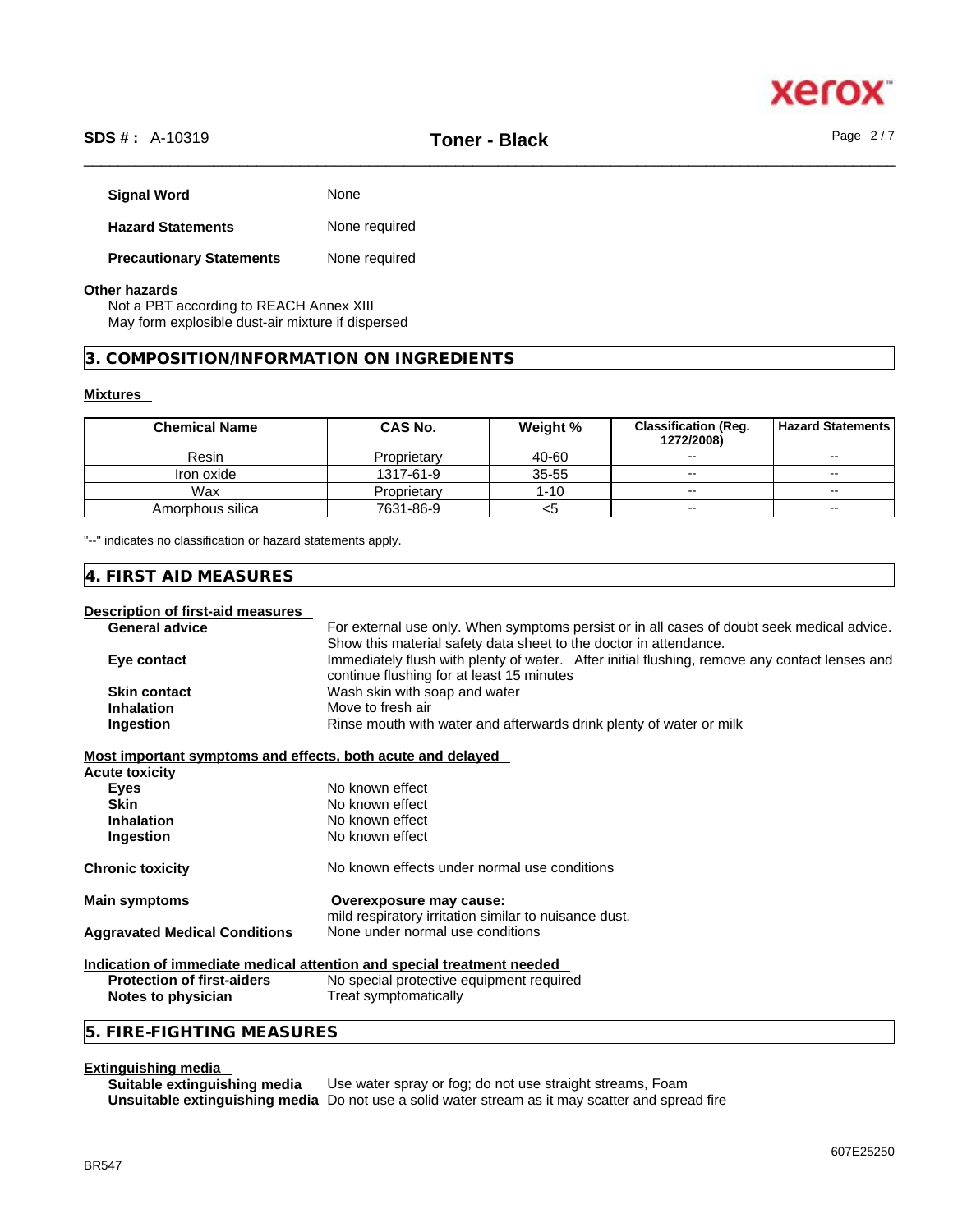## **Special hazards arising from the substance or mixture**

Fine dust dispersed in air, in sufficient concentrations, and in the presence of an ignition source is a potential dust explosion hazard

# **Hazardous combustion products**

Hazardous decomposition products due to incomplete combustion, Carbon oxides, Nitrogen oxides (NOx)

#### **Advice for fire-fighters**

In the event of fire and/or explosion do not breathe fumes. Wear fire/flame resistant/retardant clothing. Use self-contained pressure-demand breathing apparatus if needed to prevent exposure to smoke or airborne toxins. Wear self-contained breathing apparatus and protective suit

## **Other information**

**Flammability** Not flammable. Will not readily ignite. **Flash point** Not applicable

# **6. ACCIDENTAL RELEASE MEASURES**

## **Personal precautions, protective equipment and emergency procedures** Avoid breathing dust

# **Environmental precautions**

Although toner is not an aquatic toxin, microplastics may be a physical hazard to aquatic life and should not be allowed to enter drains, sewers, or waterways

#### **Methods and material for containment and cleaning up**

| <b>Methods for containment</b> | Prevent dust cloud                                                                 |
|--------------------------------|------------------------------------------------------------------------------------|
| Methods for cleaning up        | Use an electrically protected vacuum cleaner to remove excess, then wash with COLD |
|                                | water. Hot water fuses the toner, making it difficult to remove                    |

#### **Reference to other sections**

See section 12 for additional ecological information See Section 13 for additional information

**7. HANDLING AND STORAGE** 

# **Precautions for safe handling**

**Advice on safe handling** Handle in accordance with good industrial hygiene and safety practice, Avoid dust accumulation in enclosed space, Prevent dust cloud

**Hygiene measures** None under normal use conditions

# **Conditions for safe storage, including any incompatibilities**

**Technical measures and storage conditions**

Keep container tightly closed in a dry and well-ventilated place, Store at room temperature

**Incompatible products** None

# **Specific end uses**

Xerographic printing

# **8. EXPOSURE CONTROLS/PERSONAL PROTECTION**

**Control parameters Exposure Limits**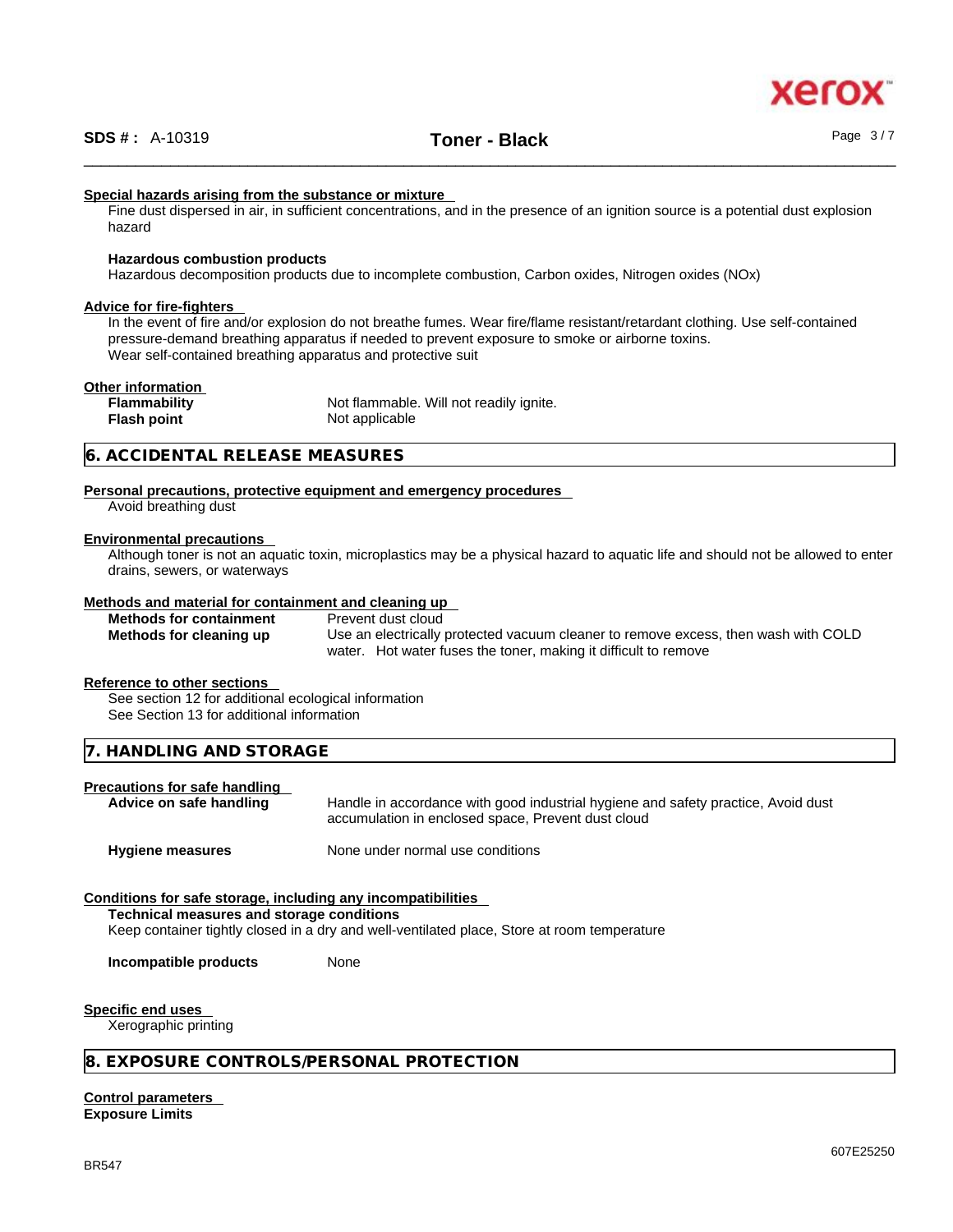

| <b>ACGIH TLV TWA</b>        | 10 mg/m <sup>3</sup> (inhalable particles) |
|-----------------------------|--------------------------------------------|
| <b>ACGIH TLV TWA</b>        | 3 mg/m <sup>3</sup> (respirable dust)      |
| <b>OSHA PEL TWA</b>         | 15 mg/m <sup>3</sup> (total dust)          |
| <b>OSHA PEL TWA</b>         | 5 mg/m <sup>3</sup> (respirable dust)      |
| <b>Xerox Exposure Limit</b> | $2.5 \text{ mg/m}^3$ (total dust)          |
| <b>Xerox Exposure Limit</b> | 0.4 mg/m <sup>3</sup> (respirable dust)    |

#### **Component Information**

| $\sim$<br>----<br>ше | .<br>.:GIF                                   | $-$<br>∩SH∆<br>-- |
|----------------------|----------------------------------------------|-------------------|
| Wax                  | <b>TWA</b><br>---<br>17 L<br><b>v</b> v / \. |                   |

# **Exposure controls**<br>**Engineering measures**

**Controls** 

**None under normal use conditions** 

# **Individual protection measures, such as personal protective equipment (PPE)**

**Eye/Face protection**<br> **Exercise 2** No special protective equipment required<br>
No special protective equipment required **Hand protection** No special protective equipment required **Skin and body protection** No special protective equipment required<br> **Respiratory protection** No special protective equipment required. **Respiratory protection** No special protective equipment required.<br> **Thermal hazards** None under normal processing **Thermal hazards** None under normal processing

### **Environmental Exposure Controls**

**Environmental Exposure** Keep out of drains, sewers, ditches and waterways

# **9. PHYSICAL AND CHEMICAL PROPERTIES**

#### **Information on basic physical and chemical properties**

| <b>Flash point</b><br>Not applicable<br>Not applicable<br><b>Melting / Freezing Point</b><br><b>Boiling point/range</b><br>Not applicable<br>$49 - 60 °C$<br>120 - 140 °F<br>Softening point<br><b>Evaporation rate</b><br>Not applicable<br><b>Flammability</b><br>Not flammable. Will not readily ignite.<br><b>Flammability Limits in Air</b><br>Not applicable<br>Not applicable<br>Vapor pressure<br>Not applicable<br>Vapor density<br>$\sim$ 2<br><b>Specific gravity</b><br>Negligible<br><b>Water solubility</b><br><b>Partition coefficient</b><br>Not applicable<br>Not applicable<br><b>Autoignition temperature</b><br>Not determined<br><b>Decomposition temperature</b><br>Viscosity<br>Not applicable<br>Fine dust dispersed in air, in sufficient concentrations, and in the presence of an ignition<br><b>Explosive properties</b><br>source is a potential dust explosion hazard<br>Not applicable<br><b>Oxidizing properties</b> | Appearance<br><b>Physical state</b><br>Color | Powder<br>Solid<br>Black | Odor<br><b>Odor threshold</b><br>рH | Faint<br>Not applicable<br>Not applicable |
|------------------------------------------------------------------------------------------------------------------------------------------------------------------------------------------------------------------------------------------------------------------------------------------------------------------------------------------------------------------------------------------------------------------------------------------------------------------------------------------------------------------------------------------------------------------------------------------------------------------------------------------------------------------------------------------------------------------------------------------------------------------------------------------------------------------------------------------------------------------------------------------------------------------------------------------------------|----------------------------------------------|--------------------------|-------------------------------------|-------------------------------------------|
|                                                                                                                                                                                                                                                                                                                                                                                                                                                                                                                                                                                                                                                                                                                                                                                                                                                                                                                                                      |                                              |                          |                                     |                                           |
|                                                                                                                                                                                                                                                                                                                                                                                                                                                                                                                                                                                                                                                                                                                                                                                                                                                                                                                                                      |                                              |                          |                                     |                                           |
|                                                                                                                                                                                                                                                                                                                                                                                                                                                                                                                                                                                                                                                                                                                                                                                                                                                                                                                                                      |                                              |                          |                                     |                                           |
|                                                                                                                                                                                                                                                                                                                                                                                                                                                                                                                                                                                                                                                                                                                                                                                                                                                                                                                                                      |                                              |                          |                                     |                                           |
|                                                                                                                                                                                                                                                                                                                                                                                                                                                                                                                                                                                                                                                                                                                                                                                                                                                                                                                                                      |                                              |                          |                                     |                                           |

# **Other information**

None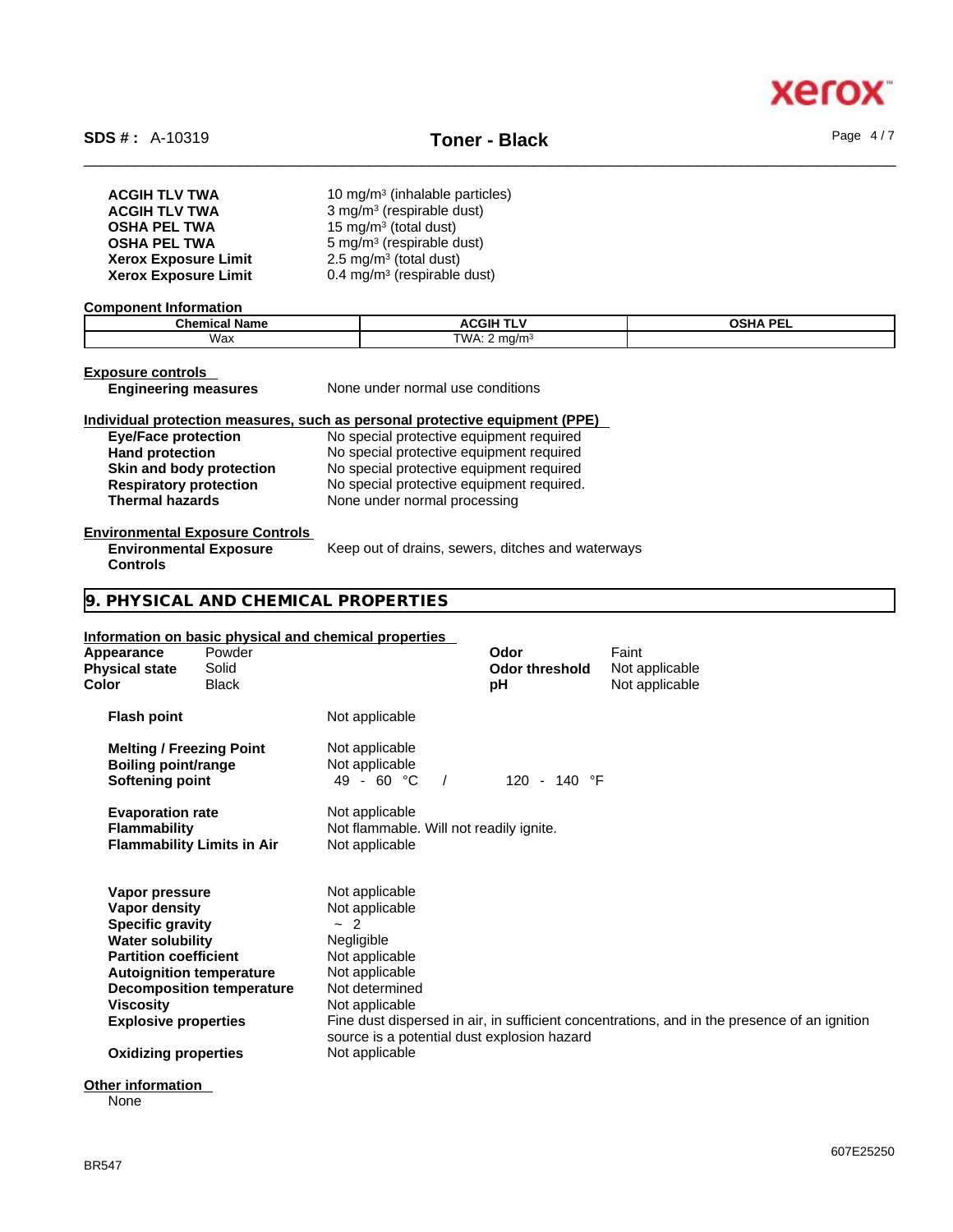

# **10. STABILITY AND REACTIVITY**

#### **Reactivity**

No dangerous reaction known under conditions of normal use

## **Chemical stability**

Stable under normal conditions.

# **Possibility of hazardous reactions**

**Hazardous reactions**<br> **Hazardous polymerization Hazardous polymerization does Hazardous polymerization does not occur** 

# **Conditions to avoid**

Prevent dust cloud. Fine dust dispersed in air, in sufficient concentrations, and in the presence of an ignition source is a potential dust explosion hazard.

#### **Incompatible Materials**

None

# **Hazardous decomposition products**

None under normal use

# **11. TOXICOLOGICAL INFORMATION**

*The toxicity data noted below is based on the test results of similar reprographic materials.* 

# **Information on toxicological effects**

| <b>Acute toxicity</b>      |                                       |  |
|----------------------------|---------------------------------------|--|
| <b>Product Information</b> |                                       |  |
| <b>Irritation</b>          | No skin irritation, No eye irritation |  |
| Oral LD50                  | $> 5$ g/kg (rat)                      |  |
| Dermal LD50                | $> 5$ g/kg (rabbit)                   |  |
| <b>LC50 Inhalation</b>     | $> 5$ mg/L (rat, 4 hr)                |  |

#### **Component Information**

| <b>Chemical Name</b> | <b>LC50 Inhalation</b>  | <b>Dermal LD50</b>      | Oral LD50         |
|----------------------|-------------------------|-------------------------|-------------------|
| Iron oxide           |                         |                         | 10000 mg/kg (Rat) |
| Wax                  |                         | 3600 mg/kg (Rabbit)     | 5000 mg/kg (Rat)  |
| Amorphous silica     | 「Rat)1 h<br>$>2.2$ mg/L | >2000 mg/kg<br>(Rabbit) | >5000 mg/kg (Rat) |

| <b>Chronic toxicity</b>      |                                                                           |
|------------------------------|---------------------------------------------------------------------------|
| <b>Sensitization</b>         | No sensitization responses were observed                                  |
| <b>Neurological Effects</b>  | No information available                                                  |
| <b>Target organ effects</b>  | None known                                                                |
| <b>CMR Effects</b>           |                                                                           |
| <b>Mutagenic effects</b>     | Not mutagenic in AMES Test                                                |
| <b>Reproductive toxicity</b> | This product does not contain any known or suspected reproductive hazards |
| Carcinogenicity              | Contains no ingredient listed as a carcinogen                             |
| Other toxic effects          |                                                                           |
| <b>Aspiration Hazard</b>     | Not applicable                                                            |
| Other adverse effects        | None known                                                                |
|                              |                                                                           |

# **Information on other hazards**

**Endocrine disrupting properties** This product does not contain any known or suspected endocrine disruptors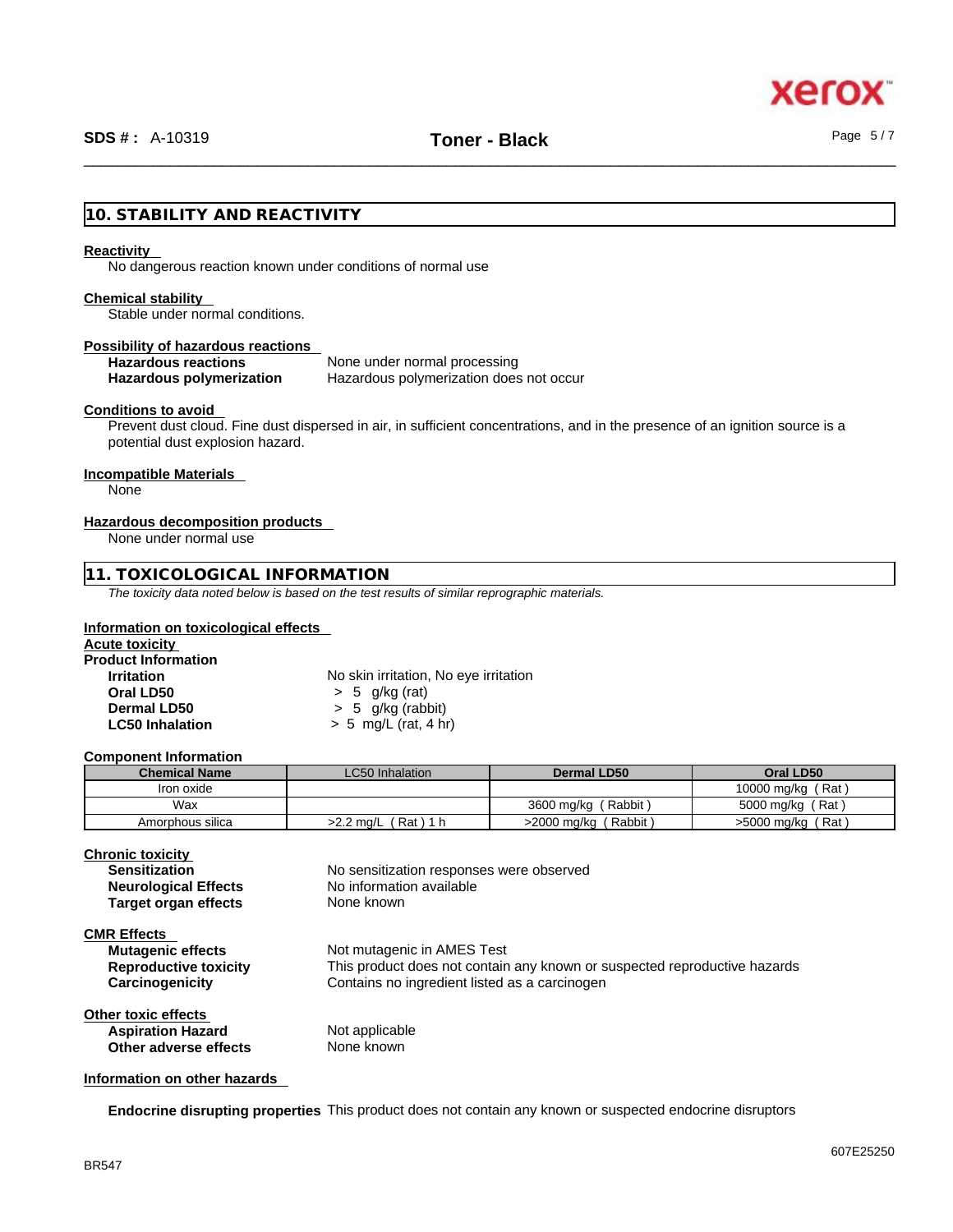

# **12. ECOLOGICAL INFORMATION**

#### **Toxicity**

On available data, the mixture / preparation is not harmful to aquatic life

**Component Information**

| <b>Chemical Name</b> | Toxicity to algae                                          | <b>Toxicity to fish</b>                      | Toxicity to<br>microorganisms | Toxicity to daphnia and<br>lother aquatic invertebrates |
|----------------------|------------------------------------------------------------|----------------------------------------------|-------------------------------|---------------------------------------------------------|
| Amorphous silica     | 440 mg/L EC50 72 h<br>(Pseudokirchneriella<br>subcapitata) | $LC50 = 5000$ mg/L<br>Brachydanio rerio 96 h |                               | $EC50 = 7600$ mg/L 48 h                                 |

#### **Persistence and degradability**

Not readily biodegradable

## **Bioaccumulative potential**

Bioaccumulation is unlikely

#### **Mobility in soil**

Insoluble in water

### **Results of PBT and vPvB assessment**

This substance is not considered to be persistent, bioaccumulating nor toxic (PBT)

# **Endocrine disrupting properties**

The environmental impact of this product has not been fully investigated However, this preparation is not expected to present significant adverse environmental effects.

# **Other adverse effects**

Although toner is not an aquatic toxin, microplastics may be a physical hazard to aquatic life and should not be allowed to enter drains, sewers, or waterways.

|  |  |  | 13. DISPOSAL CONSIDERATIONS |  |
|--|--|--|-----------------------------|--|
|--|--|--|-----------------------------|--|

| Can be landfilled or incinerated, when in compliance with local regulations If incineration is<br><b>Waste Disposal Methods</b><br>to be carried out, care must be exercised to prevent dust clouds forming. |
|--------------------------------------------------------------------------------------------------------------------------------------------------------------------------------------------------------------|
| No special precautions are needed in handling this material<br>Contaminated packaging                                                                                                                        |
| Although toner is not an aquatic toxin, microplastics may be a physical hazard to aquatic life<br>and should not be allowed to enter drains, sewers, or waterways.                                           |
|                                                                                                                                                                                                              |

# **14. TRANSPORT INFORMATION**

This material is not subject to regulation as a hazardous material for shipping

# **15. REGULATORY INFORMATION**

# **Safety, health and environmental regulations/legislation specific for the substance or mixture**

# **OSHA Regulatory Status**

This product is an article which contains a mixture / preparation in powder form. Safety information is given for exposure to the article as sold and used by the customer. Intended use of the product is not expected to result in exposure to the mixture / preparation based on the packaging and method of dispensing.